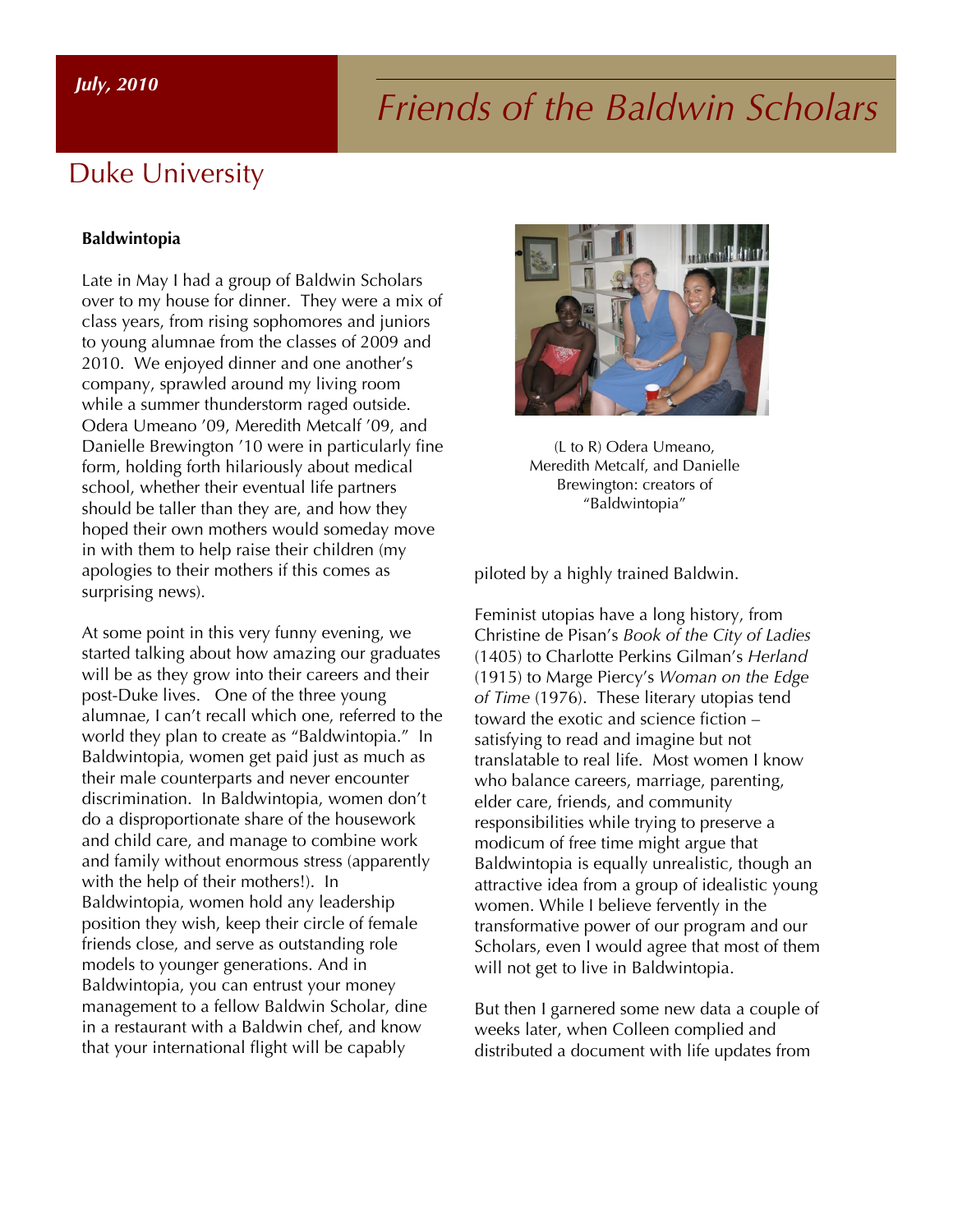most of our alumnae Scholars, classes of 2008-2010. It was 20 pages long and the best thing I have read in years. The Scholars wrote in from around the US and around the world (Ghana, the Netherlands, Australia, Nepal and London). They spoke of jobs gained and lost, of exciting new relationships, ones that continue despite spanning long distances, and others that mercifully ended. Some have just moved to new cities or countries or are about to; some are starting graduate school or searching for jobs. Many reported being very happy; others talked about ongoing struggles with time, money, family issues, employment, and mostly with figuring out what they wish to do with their lives.

What came through most clearly for me was the sense that *they are all writing their own stories*. Some of those stories are still mired in struggle, but all of the Scholars know that they have the right to fulfilling work, equitable and supportive relationships, stimulating travel and memorable fun with their friends. Many have made non-traditional choices, turning down or leaving lucrative careers for personal passions. They wrote movingly of their ongoing connections with one another, of joint vacations and dinners, of admiration for each other's decisions and websites, and of their desire for other Baldwins to visit and share their expertise. They're learning, growing, and changing – just as we would expect from any young college graduate in a complex world.

Their sense of independence and connection, of entitlement to the lives they wish to live, reminded me that their grandmothers – and many of their mothers – did not have so many choices. The women who went before helped create the world our Scholars inhabit now. It may not be Baldwintopia, not yet, but it's pretty great nonetheless. I know our Scholars will continue to push both Duke and the wider world to be as equitable as they can be, but in the meantime I am encouraged by the lives our alumnae are leading. Mostly I am encouraged by their optimism and belief that they can make a difference, by their authenticity and continuing connection to one another and the program. They make us proud.

Donna Lisker, Co-Director of the Baldwin Scholars Program



Donna proudly displays the masterpiece peanut butter and chocolate cake she made for the Baldwin dinner party.

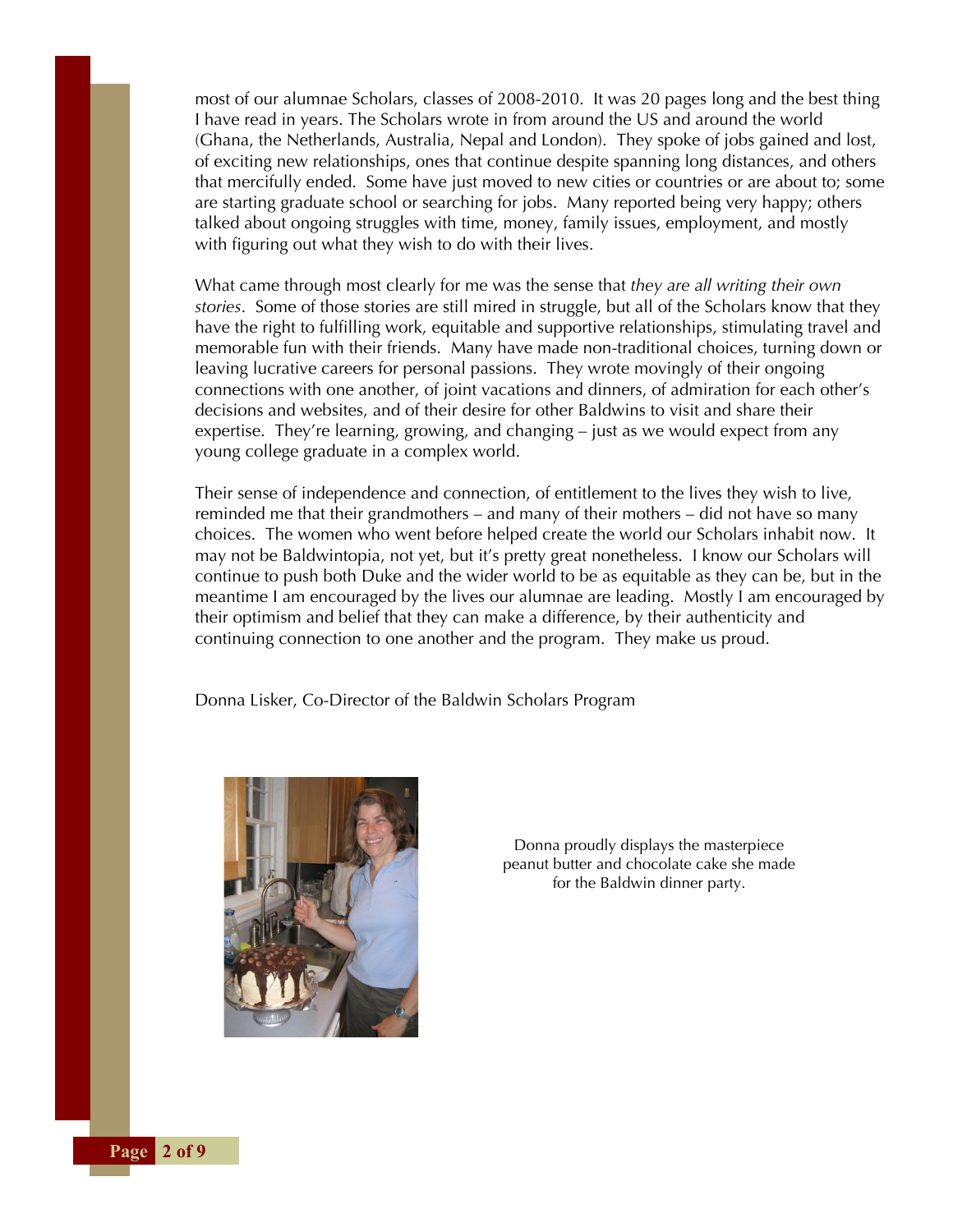### *Father-Daughter Weekend by Kristen Lee, Class of 2013*

On March 26, thirty-one Dads arrived at Duke for the inaugural Baldwin Scholars Father-Daughter Weekend.

Over the course of the weekend, Dads learned more about the Baldwin program and we engaged in honest father-daughter conversations. We also volunteered with Habitat for Humanity, rebuilding a Durham resident's backyard. During that experience I got to see my Dad away from the usual corporate setting that I so often associate him with,

and it was the first time he felt like my friend in addition to my parent.

Because my Dad lives more than a thousand miles from Durham I assumed he wouldn't be able to attend the Weekend. But working around his busy schedule, he managed to travel crosscountry to come, and now our relationship is completely different.

Because of the Father-Daughter weekend I now realize that our relationship is changing and though I don't know exactly where it is going, I am comfortable exploring our new friendship and continuing the conversation.

Jasmine Kim (Class of 2012), whose dad travelled from Bangkok to attend, agrees. "Although I spent my whole life with my dad, I got to see many new aspects of him for the first time during this weekend. I am glad to get to better understand my dad."





Top: Habitat for Humanity landscaping project Bottom: Dads Brett Waterfield, Michael Liu, and Ronald Blocker enjoy a short break.

Baldwin Dads also found this to be a meaningful experience. Joseph Hesbrook, father of Brittany Hesbrook (Class of 2010) wrote, "Our daughters in some ways will always remain our 'little girls' but this weekend clearly demonstrated to us Dads that they are also young women whose capabilities and futures are limitless."

Darren Chapman, father of Julia Chapman (Class of 2010) added, "I enjoyed the weekend; thank you so much for giving me a reason to spend time with my daughter. I was already very proud of her, but this weekend made me even more proud."

A video about Father-Daughter Weekend can be viewed here: http://wilweldon.com/baldwins.mp4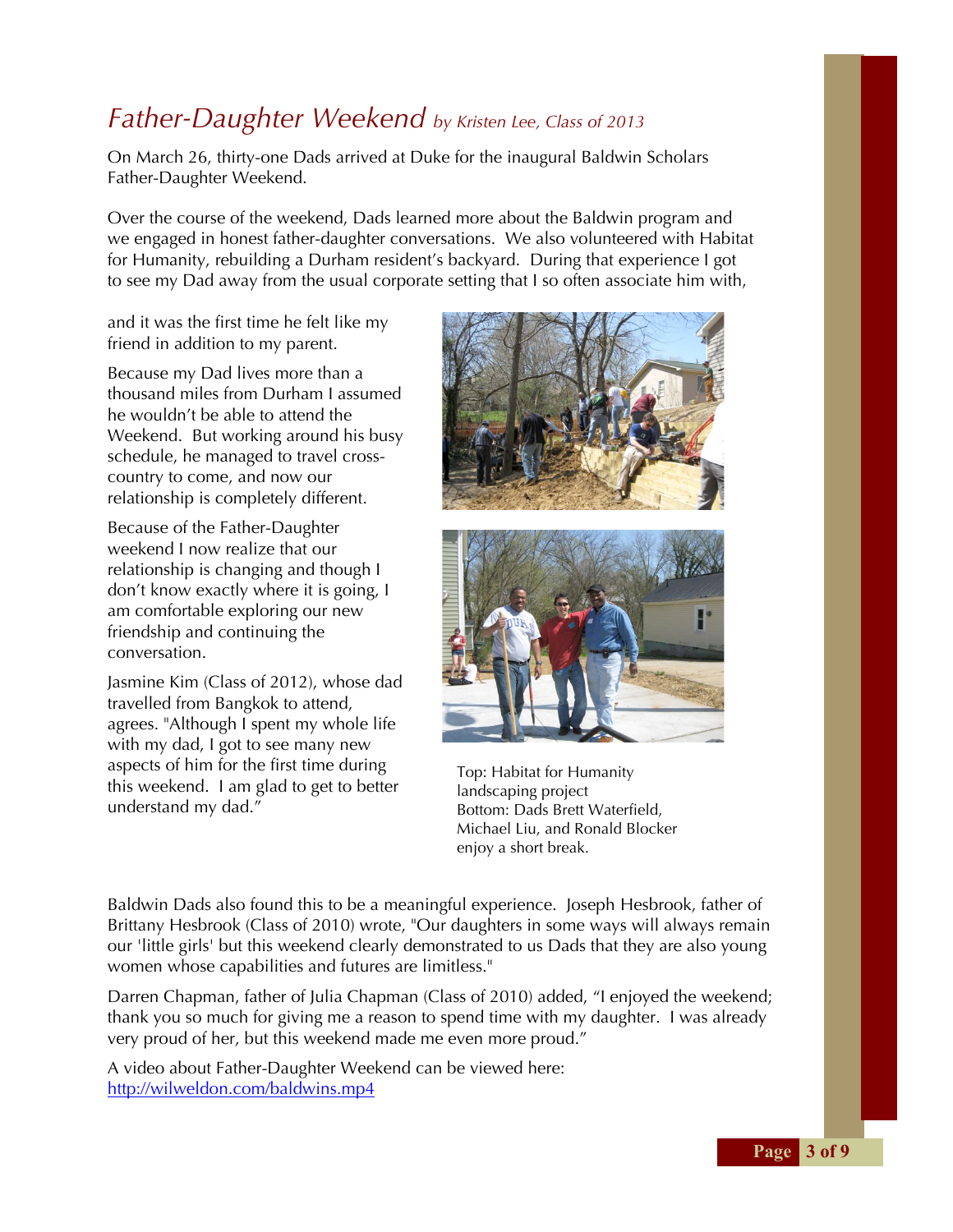### *Congratulations, Class of 2010!*



Front row (L to R): Danielle Brewington, Julia Chapman, Swathi Padmanabhan, Alden Littlefield, Shari Baker

Middle row (L to R): Danielle Beckerman, Lucy McKinstry, Brianne Connolly, Emily Codik, Neelima Navuluri

Back row (L to R): Sara Friedman, Rachael Moss, Clare Murray, Awa Nur, Brittany Hesbrook

Missing from the photo: Brooke Patterson, Kate Van Buskirk

On May 14, we celebrated the Class of 2010 with a ceremony and celebration in the East Duke Building. We now have 71 young alumnae out in the world!

Commencement is the perfect term for this event as students bring their undergraduate experience to a close and prepare to open the next chapter of their lives, with a firm foundation provided by their families, Duke University, and the Baldwin Scholars program.

Though the struggling economy continues to challenge the Class of 2010, they still did very well. Several our Scholars start work at organizations including American Infrastructure engineering firm, Abercrombie and Fitch, DLA Piper law firm, Goldman Sachs, and Morgan Stanley. Others begin graduate/professional school at Vanderbilt, Tulane, Penn, and the University of Texas. One Scholar will join the Peace Corps in Zambia, another works at a Cuban art gallery in Miami, one expects a contract to play professional volleyball in Europe, and another works to be certified as an EMT. We are very proud of all of them.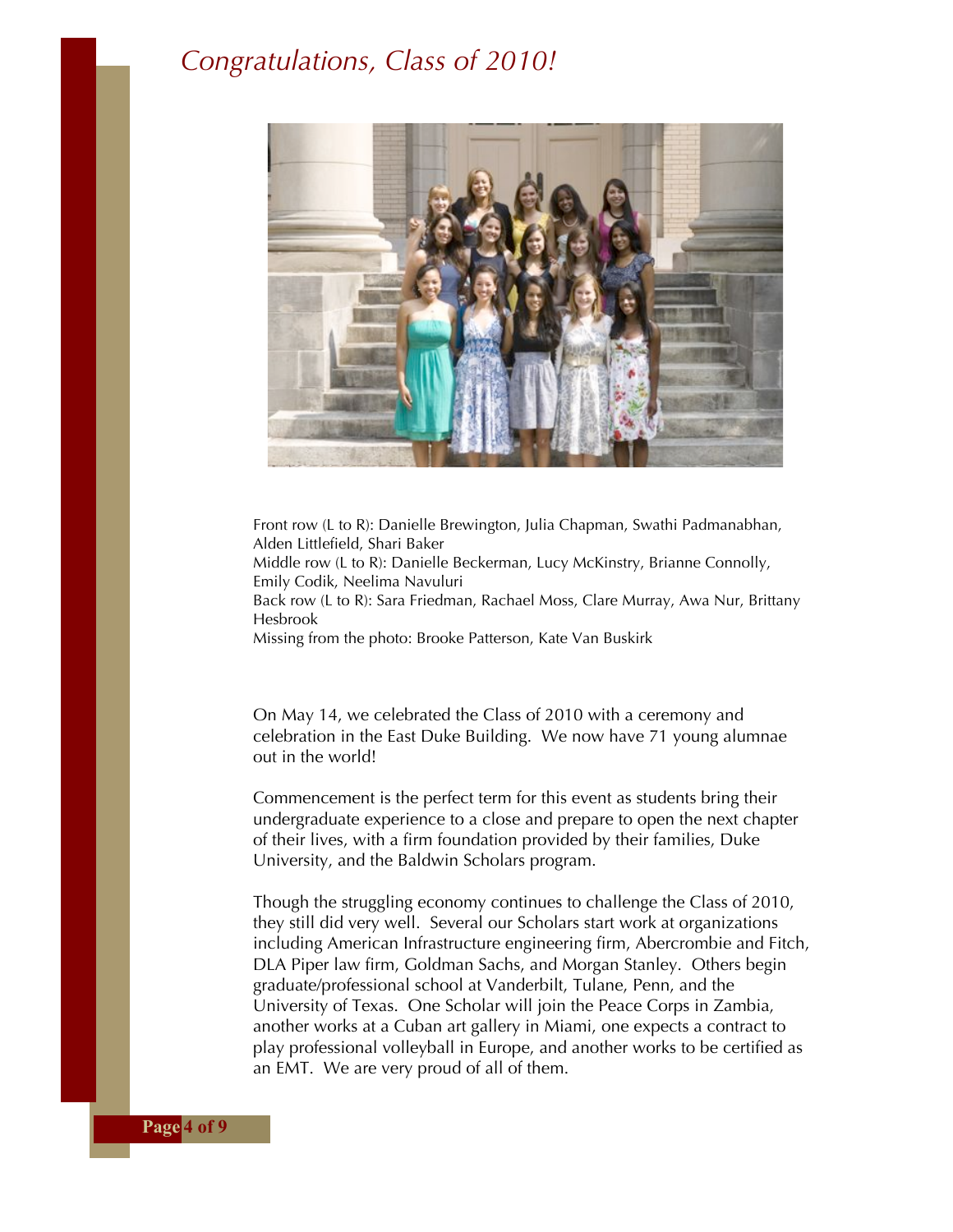### *Unsung Heroine Award*

The Unsung Heroine Award, given annually by the Baldwin Scholars, recognizes a woman who has demonstrated extraordinary dedication to issues that face women at Duke or in the larger community, but whose efforts have not received formal recognition. Nominees can be Duke undergraduate or graduate students, alumnae, faculty, staff, or retirees.

Eleven individuals were nominated this spring for the third annual award.

A small committee of Baldwin Scholars reviews the nominations and selects a winner. The group could not help but be touched this year by a nomination written by Duke Professor Wesley Kort recognizing the leadership of Woman's College graduate Mary Earle, who presided over the WC Student Government Association in 1966-67!

Dr. Kort wrote, "Mary led the struggle to free women from the restrictions imposed on their undergraduate life, restrictions that lacked counterparts in Trinity College [to include the rule that women could only wear pants during finals]. She was an impressive speaker and provided effective leadership in the liberation of undergraduate women. She had a strong and positive impact because she was intelligent, articulate, and energetic in her leadership. In addition, as a native of Greensboro, she was familiar with the dominant Southern culture at Duke, with its construction of women and their social and cultural roles. I have often thought, over the years, that she did not receive the kind of recognition she deserved, and I am hoping that this is a chance to rectify that injustice."

All nominees were recognized at the Student Affairs leadership awards ceremony in April and received copies of their nomination letters. Mary Earle Chase is featured on the Baldwin Scholars website and the selection committee is very interested in having her visit campus in the fall to talk about her student experience.

## *Baldwin Alumnae Spotlight:*

*Tyla Fowler, Class of 2009*

Tyla aspires to be a professional food writer. The following is an entry from her food blog, *Learning to Live Without a Microwave… Among Other Things*.

### http://withoutamicrowave.wordpress.com/

#### May 20

I joined twitter about three weeks ago. Up until then, I'd been vehemently opposed to tweeting. I just didn't understand. I would roll my eyes when anyone in my vicinity would tweet, thinking that it was idiotic and a waste of time. But I can admit it now: I was wrong. Twitter has



**Page 5 of 9**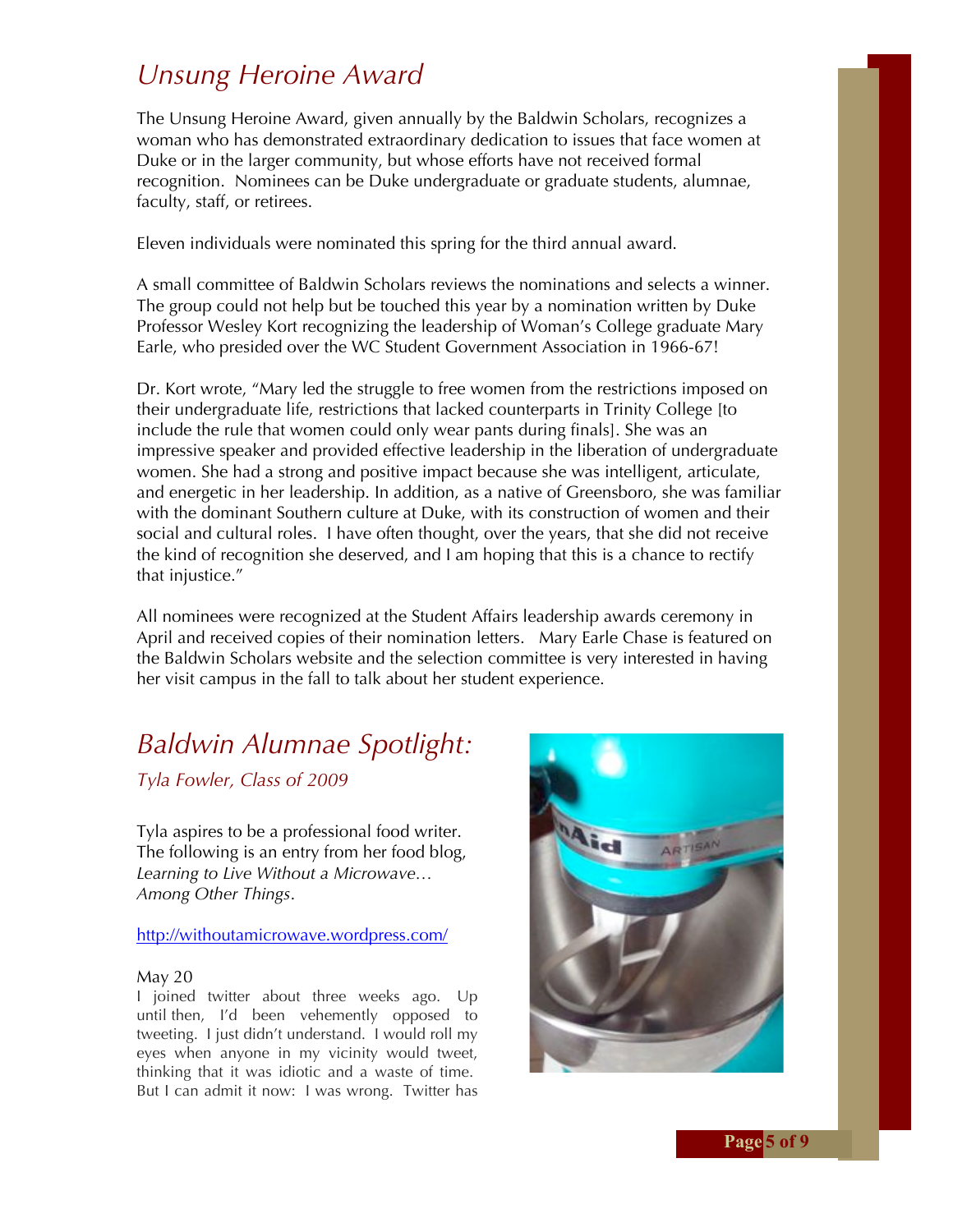changed my life.

When I signed up, I started following my favorite food bloggers and looking at the people they followed, constantly adding new people to my twitter feed. One of these people was Adam Roberts, the Amateur Gourmet. You may remember him from my post about Compost Cookies, for which he was the inspiration.

Anyway, I started following Adam on twitter, which is how I found out about the 2nd Annual New York City Foodie Photo Scavenger Hunt. I mentioned this quirky scavenger hunt to my friend Sally over dinner one night, and before I knew it, Sally had decided that we were not only going to participate, we were going to win. Nonplussed, I found myself traipsing around New York City for an entire weekend, trying to complete everything on an outrageous list of tasks (if you go to that link, you have to scroll down a little to see the list).

One of these tasks included being kissed by someone outside Whole Foods while holding a sign that said, "Kiss me, I'm organic." I will admit that the list didn't specify the kiss had to be on the lips *or* from a stranger, but I figured *What's life without a little risk?!*

The risk paid off with a big rush of exhilaration, and I quickly tweeted about my scavenger hunt exploits. (See, here we go, back to the main point – twitter.) I was rewarded for sharing my fun moment on twitter when Adam re-tweeted my tweet. (For those of you who don't speak twitter, that just means that he reposted my post so that everyone following him could see it too. He has 6,836 followers. I have 36.) Knowing he was interested in our progress gave Sally and me the boost we needed to get through the final day of our hunt.

Unfortunately, despite our determination, we didn't win first place. We won second! As our prize, we got to attend Tom Colicchio's charity event, Toast to the Children, which benefits the Children of Bellvue.

We also got to meet the third place winners, Stephanie and Jerry—despite their awesomeness, I don't have a picture with them, it's on Stephanie's camera. But we're glad we got to hang out with them nonetheless. I won't even go into the fact that I brushed up against Tom Colicchio, introduced myself to Dana Cowin, and got to eat tons of incredible food at this event, because I don't want to brag…

#### **Now for the exciting part. If you were scrolling, STOP!**

Thanks to my new twitter obsession, I now spend unhealthy amounts of time checking my twitter feed to see what's going on in the world. (Or at least in the world of food, since almost everyone I follow is food-related.)

At the end of last week, Adam tweeted something particularly exciting: "I'm looking for an NYC-based intern to help out with the cookbook." I had read about Adam's new cookbook on his site and within minutes of seeing this tweet, I sent him an email trying desperately to convey my enthusiasm about working on a project like this without actually sounding desperate.

I'm not sure if it was the just-desperate-enough email, my determination to excel in the scavenger hunt, or what, but he emailed me back later that day to set up a meeting. We met on Monday and after about 24 hours, my suspense was ended with the following tweet: "Congrats to my new intern, @tylamfowler. I admire her most because, like me, she doesn't have a microwave." (I'm basically still jumping up and down about it.)

So there you have it, that is how twitter changed my life.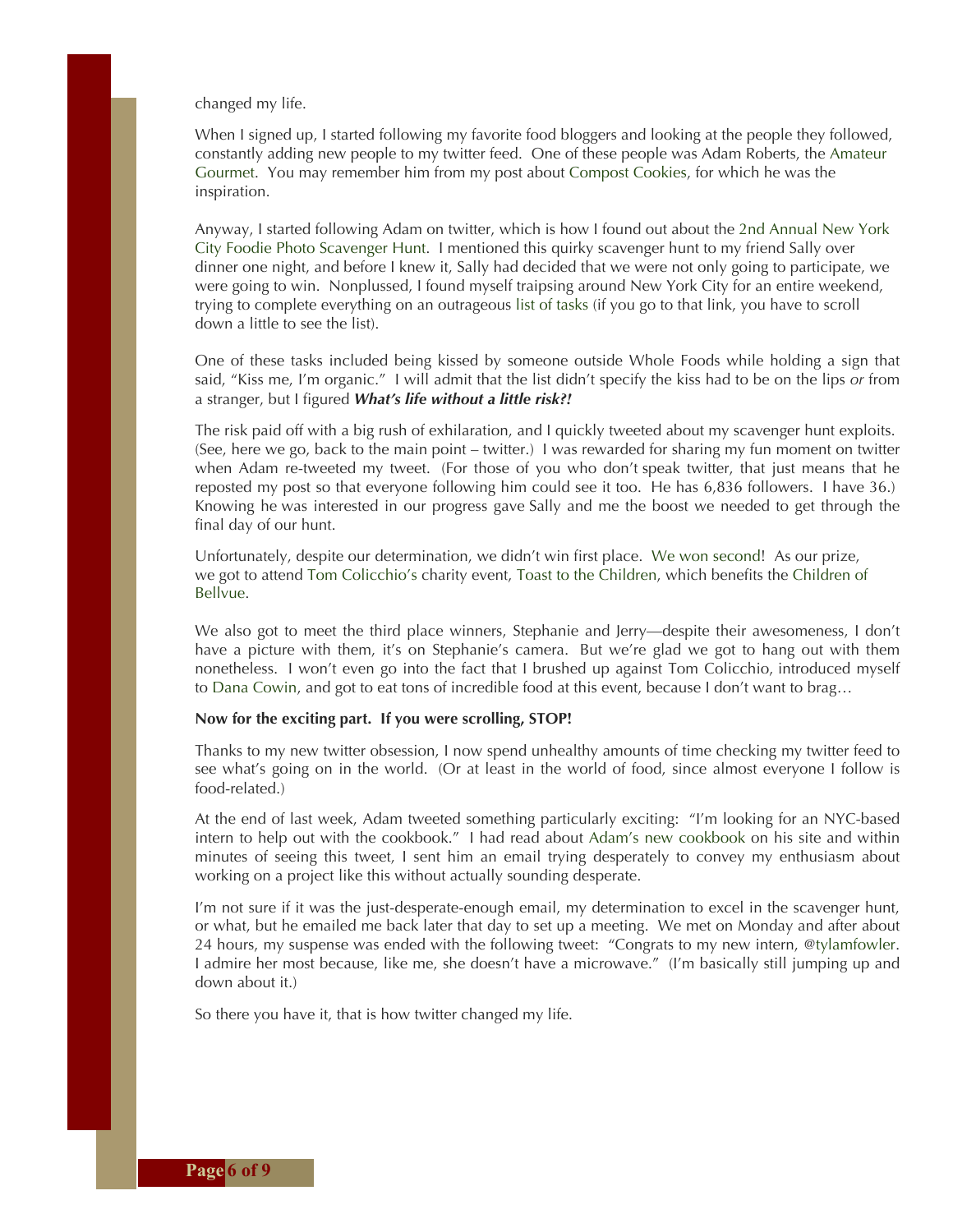### *Baldwin Internship Spotlight*

Class of 2011 Baldwin Scholar Morgan Sheppard

This summer I am interning at the Center for Gender Equity at AED in Washington, D.C. AED, the shortened name for what used to be called the Academy for Educational Development, is an organization that works to improve education, health, civil society and economic development in all 50 states and over 150 countries. My program, the Ambassadors' Girls' Scholarship Program (AGSP), was created by USAID in 2004 to improve gender inequities in primary and secondary education in 15 countries in sub-Saharan Africa. With the goal of addressing the constraints to girls' participation, retention and achievement in school, the AGSP has four main components: scholarships, mentoring, HIV/AIDS education, and parent and community participation. Since the program's inception, the AGSP has awarded close to 190,000 scholarships to both girls and boys.



Because funding for the program ends in 2011, I've been brought in this summer to evaluate what the program has done well, how it could improve, and the most effective components that could be replicated in similar development projects in the future. Specifically, my job description includes the broad topics of "knowledge management" and "monitoring and evaluation," so I've been given the freedom to design my own research proposals. My first proposal aims to examine the effect scholarships have had on girls' education at the primary level in Chad, the Democratic Republic of the Congo, and Rwanda – all countries where school fees still act as obstacles to their education.

The second Millennium Development Goal aimed to provide free and compulsory primary education for all by 2015. While most countries have by now made this a reality, in many, including the ones in my study, free primary education remains a façade. UNESCO's Monitoring Report on the EFA goals, published in January 2010, found that 72 million children were still out of school in 2007, 54% of which were girls. Studies have also shown that girls are much more affected by the costs of primary education than boys, especially in areas of sub-Saharan Africa. Since restricted family funds for schooling will almost always get prioritized for boys, my study examines the effect scholarships have had on girls' education through four different factors: net enrollment rates, the gender parity index of net enrollment, net attendance rates, and dropout rates (in totals and broken down by gender). By measuring these indicators in AGSP schools over time in comparison with regional data, we'll be able to evaluate whether the program has made a clear difference in girls' access to and retention in primary schools.

I love being able to walk into work every day inspired by the projects going on around me and by a mission statement like this: "AED envisions a world in which all individuals have the opportunity to reach their full potential and contribute to the well-being of their family, community, country and world." This summer and in the future, I hope to work toward improving girls' opportunities to fulfill their potential through education.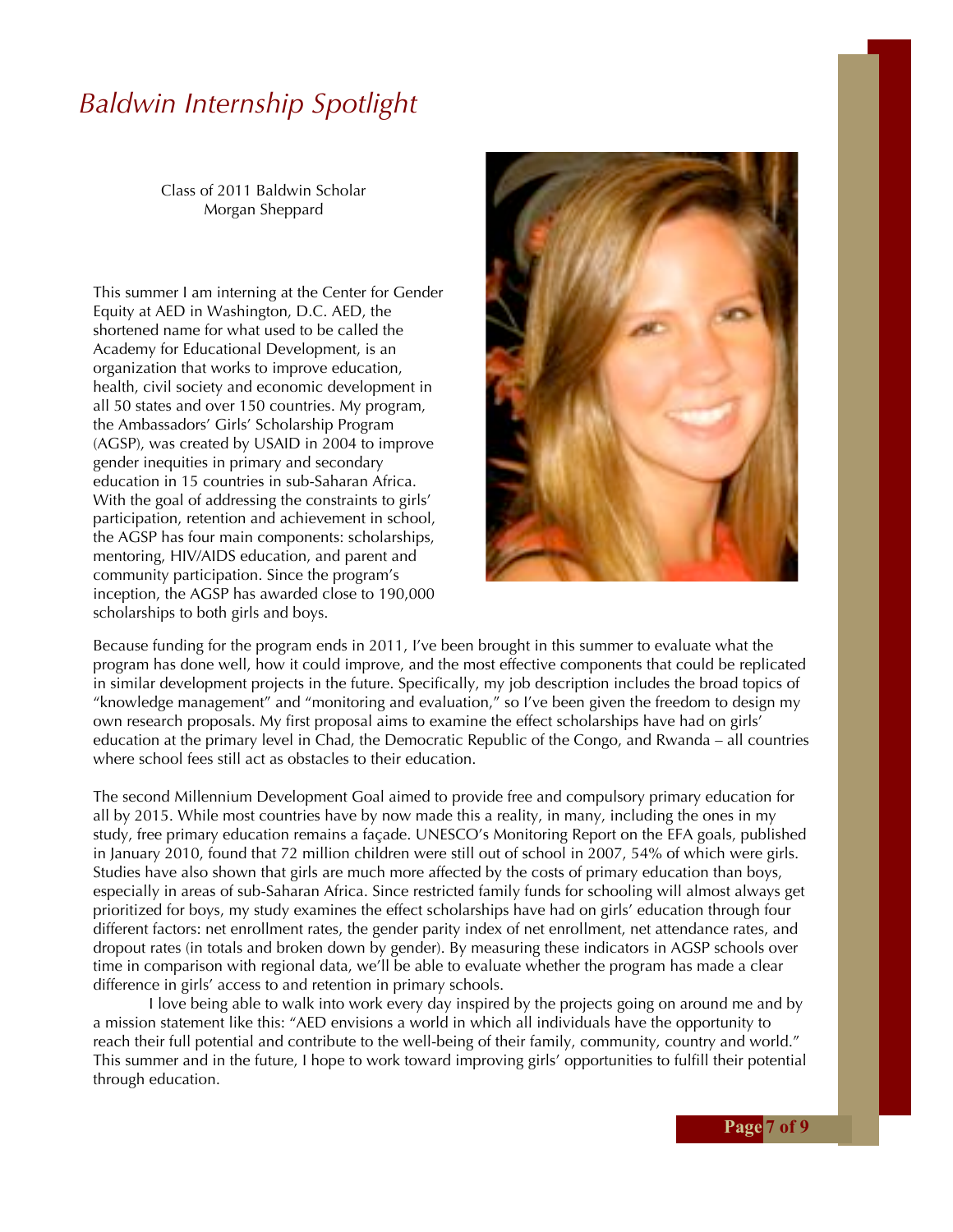### *Be Your Own Kind of Beautiful Fashion Show*

As part of the Baldwin Scholars' ongoing body image campaign, Swathi Padmanabhan ('10) suggested a fashion show where all body types were represented and celebrated.

Swathi, with Neelima Navuluri ('10) and Ashley Terrell ('12), found student models and clothing stores and boutiques willing to participate and orchestrated every last detail of the event.

The fashion show was held on a sunny afternoon in late April on the Bryan Center Plaza. The event attracted a large audience and the students collected over \$100 for a donation to The Elisa Project, a non-profit dedicated to the prevention and treatment of eating disorders.

All photos below are courtesy of Maya Robinson, Baldwin Scholar Class of 2011.









(L to R): Neelima Navuluri, Swathi Padmanabhan, and Ashley Terrell